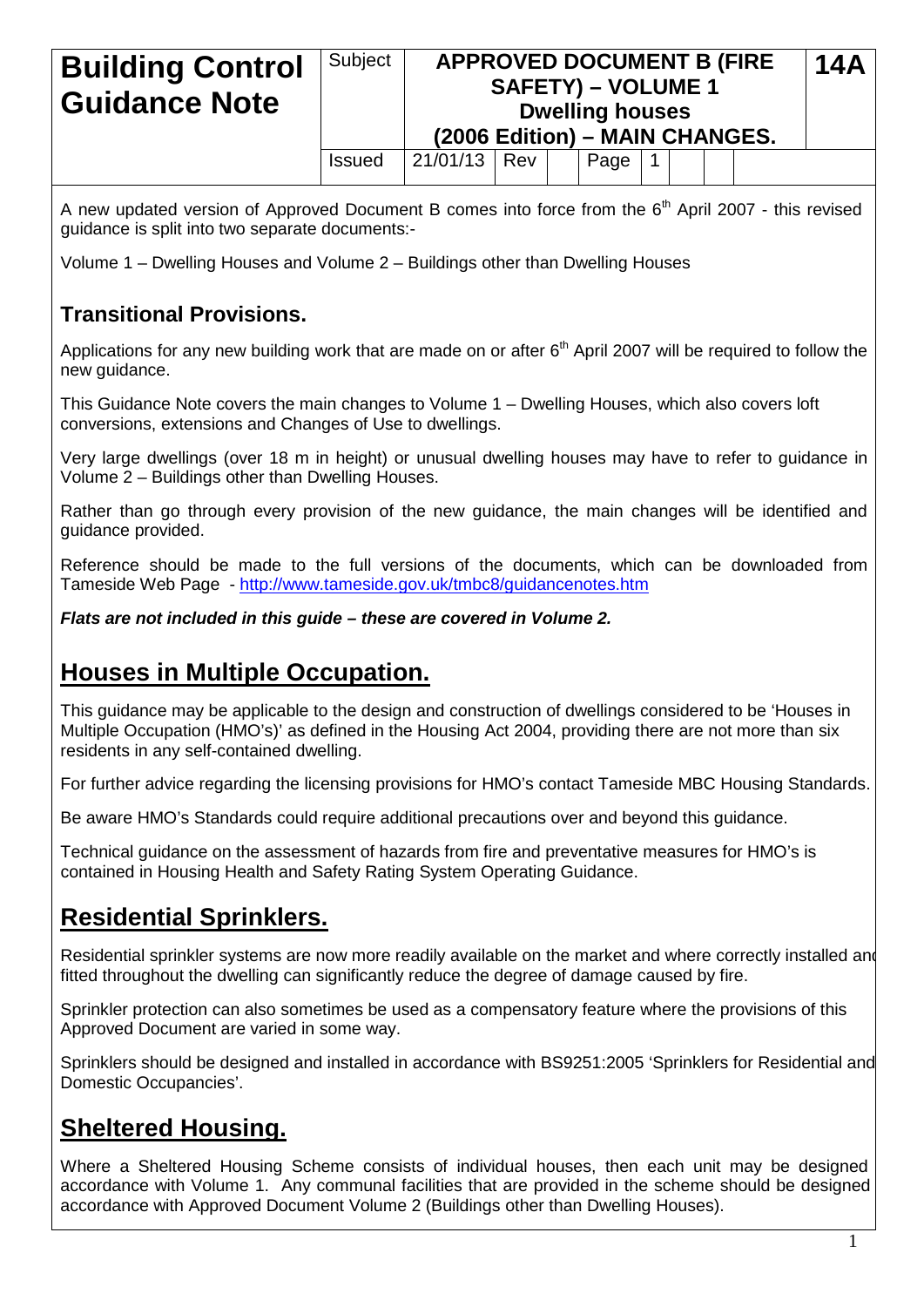# **Building Control Guidance Note**

#### Subject **APPROVED DOCUMENT B (FIRE SAFETY) – VOLUME 1 Dwelling houses (2006 Edition) 14A**

# $Is sued \ |21/01/13 \ | \ Rev \ | \ | \ Paqe \ |2$

# **Registered Group Homes.**

Depending on the nature of the occupants and their management needs, it may be acceptable to treat an 'Unsupervised' group home with up to six residents as an ordinary dwelling house. However, because such places have to be registered, the registration authority should be consulted to establish whether there are any additional fire safety measures that the authority will require.

Where an existing house of one or two storey is to be put to be used as an unsupervised group house for not more than six Mental Health Service Users it should be registered as Purpose Group 1 (c) 'Other Residential Building' and should be designed in accordance with HTM 88: Guide to Fire Precautions in NHS Housing in the Community for Mentally Handicapped (or Mentally ill) People. Where it is a new build it should be regarded as being in Purpose Group 2 (b) Institutional.

# **Adult Placements.**

Where a dwelling house is to be used for purposes of an Adult Placement Scheme and fulfils the criteria of the Adult Placement Schemes Regulations and no building work is proposed, the guidance in the Joint Code of Practice published by the National Association of Adult Placement Services [\(www.naaps.co.uk\)](http://www.naaps.co.uk/) should be sufficient to satisfy Part B of a Material Change of Use has taken place.

# **B1 – Means of Warning and Escape.**

# **Security.**

The need for easy and rapid evacuation of a building in case of fire may conflict with the control of entry and exit in the intervention of security. Measures intended to prevent unauthorised access can also hinder entry of the fire and rescue services to rescue trapped people.

*This guidance does not intend for the type of locks used on windows and entrance doors to dwelling houses to be controlled under the Building Regulations.*

# **GENERAL PROVISIONS.**

# **FIRE DETECTION AND FIRE ALARM SYSTEMS** *(Minor changes highlighted in red)*

In most cases the installation of smoke detectors in dwellings can significantly increase the occupants safety by giving early warning of a fire outbreak.

Building Regulations require the installation of automatic smoke detectors to new dwellings, *dwellings created by 'Material Alterations' where habitable rooms are provided* and loft conversions.

# *Requirements:*

- *All dwellings to be fitted with a fire detection and fire alarm system in accordance with BS5839-6: 2004 – Grade D - category LD3 standard.*
- *System to be mains operated in accordance with BS EN 14604: 2005 or BS5446-2: 2003*

#### *AND must be battery backed up (either rechargeable or non-rechargeable).*

• Where there is more than one smoke detector required (see positioning requirements below), they should be interlinked together, so that all sound the warning should one of the detectors operate.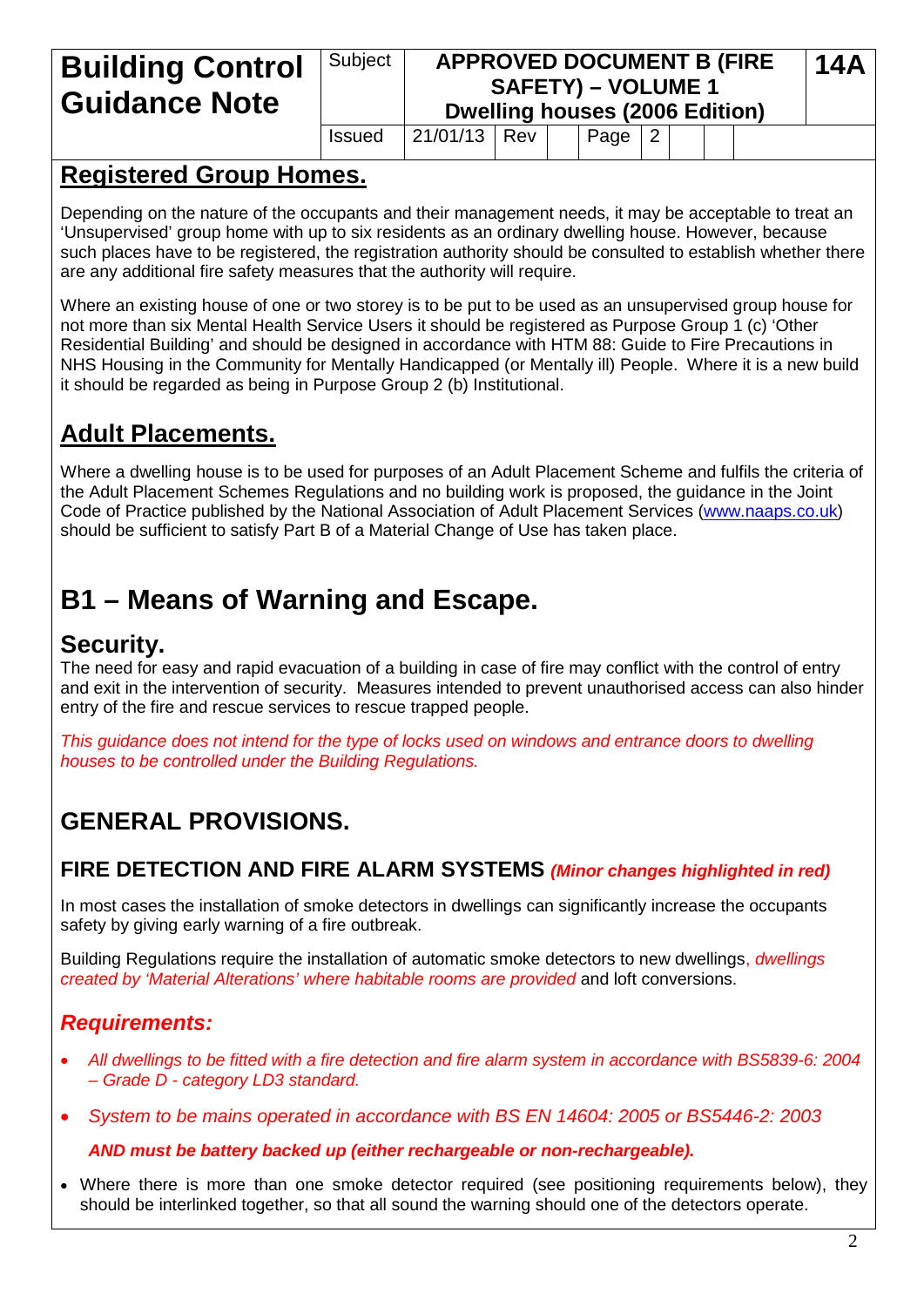| <b>Building Control</b>                                                                                                                                                  | Subject<br><b>APPROVED DOCUMENT B (FIRE)</b><br>SAFETY) - VOLUME 1. |          |     |  |      |   |  |  |  | <b>14A</b> |
|--------------------------------------------------------------------------------------------------------------------------------------------------------------------------|---------------------------------------------------------------------|----------|-----|--|------|---|--|--|--|------------|
| <b>Guidance Note</b>                                                                                                                                                     | <b>Issued</b>                                                       | 21/01/13 | Rev |  | Page | 3 |  |  |  |            |
| <b>Types of detectors.</b><br>1. Ionization chamber detectors                                                                                                            |                                                                     |          |     |  |      |   |  |  |  |            |
| 2. Optical detectors – less affected by low levels of invisible particles, such as kitchen fumes and are not<br>as prone to false alarming where adjacent to such areas. |                                                                     |          |     |  |      |   |  |  |  |            |

### **Installation and power supplies.**

- *Smoke detectors to be mains powered to a single independent circuit on the dwellings mains consumer unit or a single regularly used local lighting circuit.*
- *Provide a means of isolating power to the smoke alarms without isolating the lighting.*
- Electrical installations should comply with Approved Document P (Electrical Safety).
- *There is no need for special fireproof wiring – traditional power cabling can be used for powering and interlinking the alarm units (except to large houses where BS5839-6: 2004 specifies fire resisting cabling should be used for Grade A and B systems).*
- *Any conductors used for interconnecting alarms (signalling) should be readily distinguishable from the supplying mains power, e.g. colour coding.*
- *Mains powered detectors may be interconnected using radio links provided they do not reduce the lifetime or standby power duration below 72 hours. In this case, the smoke alarms may be connected to separate power circuits.*

#### **Positioning of smoke and heat detectors / alarms.**

Detailed guidance is given in BS5839-6: 2004, but typical positions should follow the guidance below:

- Position in circulation areas on every floor of the dwelling positioned between the sleeping spaces and places where a fire is likely to start e.g. living room / kitchen and yet be close enough to the bedroom doors to effectively wake sleeping occupants.
- Smoke detectors should be positioned so that there is one within 7.5m of every habitable room door and a minimum of 1 smoke detector in every storey of the dwelling.
- If your kitchen is not separated from the stairways or circulation routes by a suitable door, then you must also install a compatible heat detector in the kitchen, interlinked with the other smoke detectors positioned as above in the circulation routes.
- All heat and smoke detectors are to be interlinked so all operate an alarm if one is triggered.
- Smoke detectors should preferably be fitted to the ceiling in a central position and at least 300mm from any wall or light fitting. Check the manufacturers instructions carefully when deciding where to position them – particularly if you are going to mount them on the wall. Wall mounted detectors should generally be fixed between 150mm and 300mm below the ceiling.
- Smoke detectors should not be fixed directly above heaters, air conditioning units, ducted heat outlets, or in bathrooms, showers, cooking areas or garages, where steam, condensation or fumes could cause false alarms to occur.
- Do not fit very hot or very cold areas e.g. boiler rooms or unheated porches, where air currents may move smoke away from the detector before it activates.
- Always position your detectors so that they can easily be maintained, cleaned and tested so don't position them over stairs etc.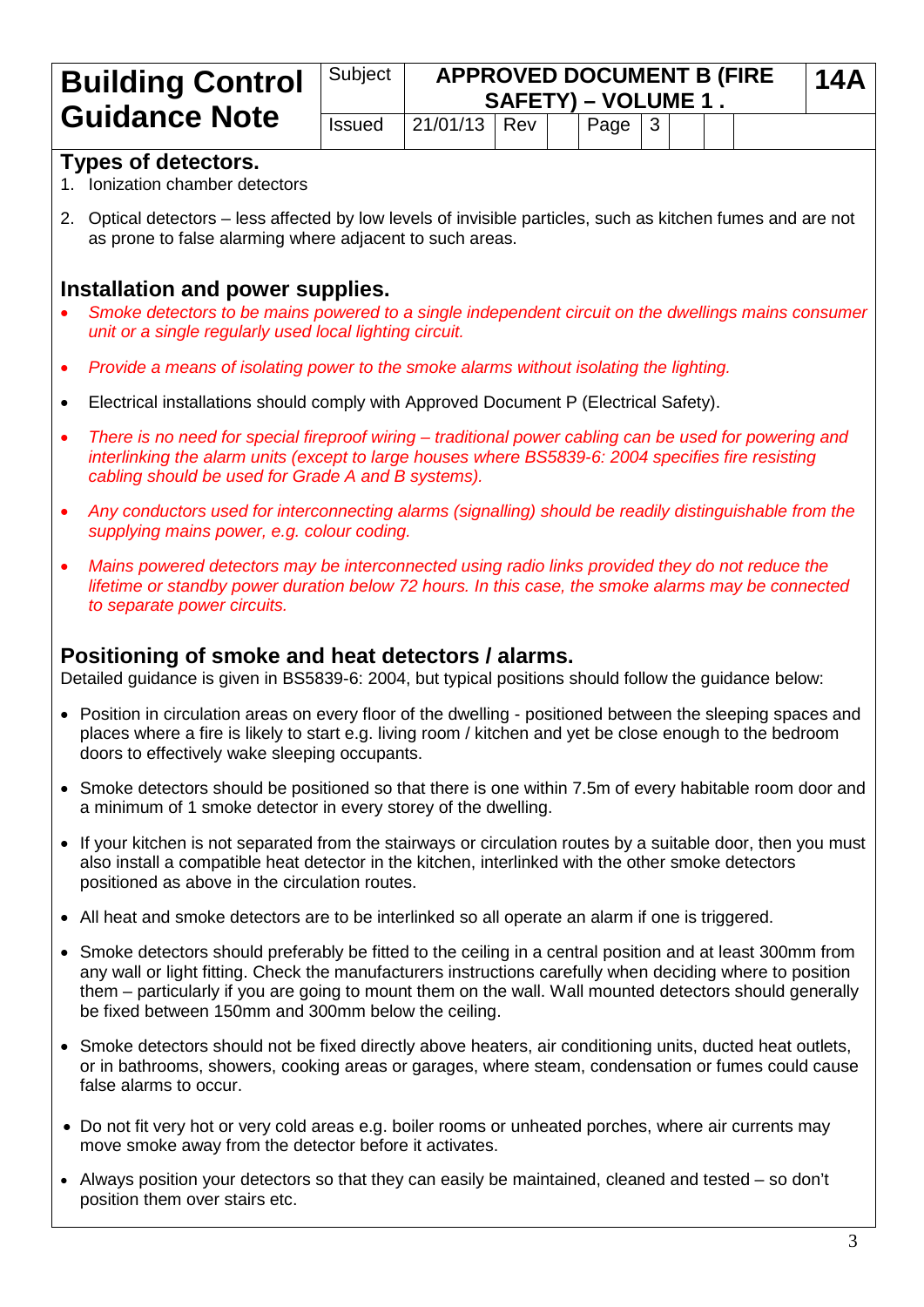#### **Building Control Guidance Note** Subject **APPROVED DOCUMENT B (FIRE SAFETY) – VOLUME 1 Dwelling houses. 14A** Issued  $\left| \frac{21}{01/13} \right|$  Rev  $\left| \right|$  Page  $\left| 4 \right|$

# **Maintenance.**

Always maintain, clean and test your smoke detectors regularly as directed by the manufacturers instructions.

### **LARGE HOUSES (i.e. more than 1 storey and any storey exceeds 200m2)**

- *a) Large dwellings of 2 storeys (excluding basements) to have fire detection / alarm system of Grade B - Category LD3 (BS 5839-6: 2004)*
- *b) Large dwellings of 3 or more storeys (excluding basements) to have fire detection / alarm system of Grade A - Category LD2 (BS 5839-6: 2004) with detectors sited in accordance with the recommendations of BS5839-1:2002 for Category L2 system.*

### *MATERIAL ALTERATIONS.*

*Where a material alteration provides rooms above ground floor level or where they are provided to ground floor level and there is no final exit from the new room, a fire detection /fire alarm system should be installed.*

*Smoke detectors are required to be provided in circulation spaces as for new dwelling houses.*

### **SHELTERED HOUSING**

The detection equipment in sheltered housing schemes with a warden or supervisor are to be connected to a central monitoring point, so that persons in charge can identify the dwelling of concern where the alarm has operated.

*Communal areas / common parts of such schemes refer to guidance in Volume 2 Approved Document B for the types of fire alarm and detection required.*

# **GENERAL PROVISIONS**

# **EMERGENCY EGRESS WINDOWS AND EXTERNAL DOORS.**

#### Achieving the requirement.

The window should have an unobstructed clear openable area that is at least  $0.33m<sup>2</sup>$  and have no clear dimension less than 450mm high and 450mm wide (the route through the window may be at an angle rather than straight through), appropriate escape catches and hinges must be fitted to ensure this clear opening is achieved.

Bottom of the openable area is to be a minimum of 800mm and not more than 1100mm above the finished floor level. *NOTE: for roof windows the minimum height to the openable area is 600mm.*

*Locks (with or without removable keys) and stays may be fitted to egress windows, subject to the stay being fitted with a release catch, which may be child resistant.*

*Windows (particularly top opening casements and roof windows) must be designed to remain open without needing to be held by a person making their escape.*

Windows should be accessible via a ladder and allow escape to a place of safety.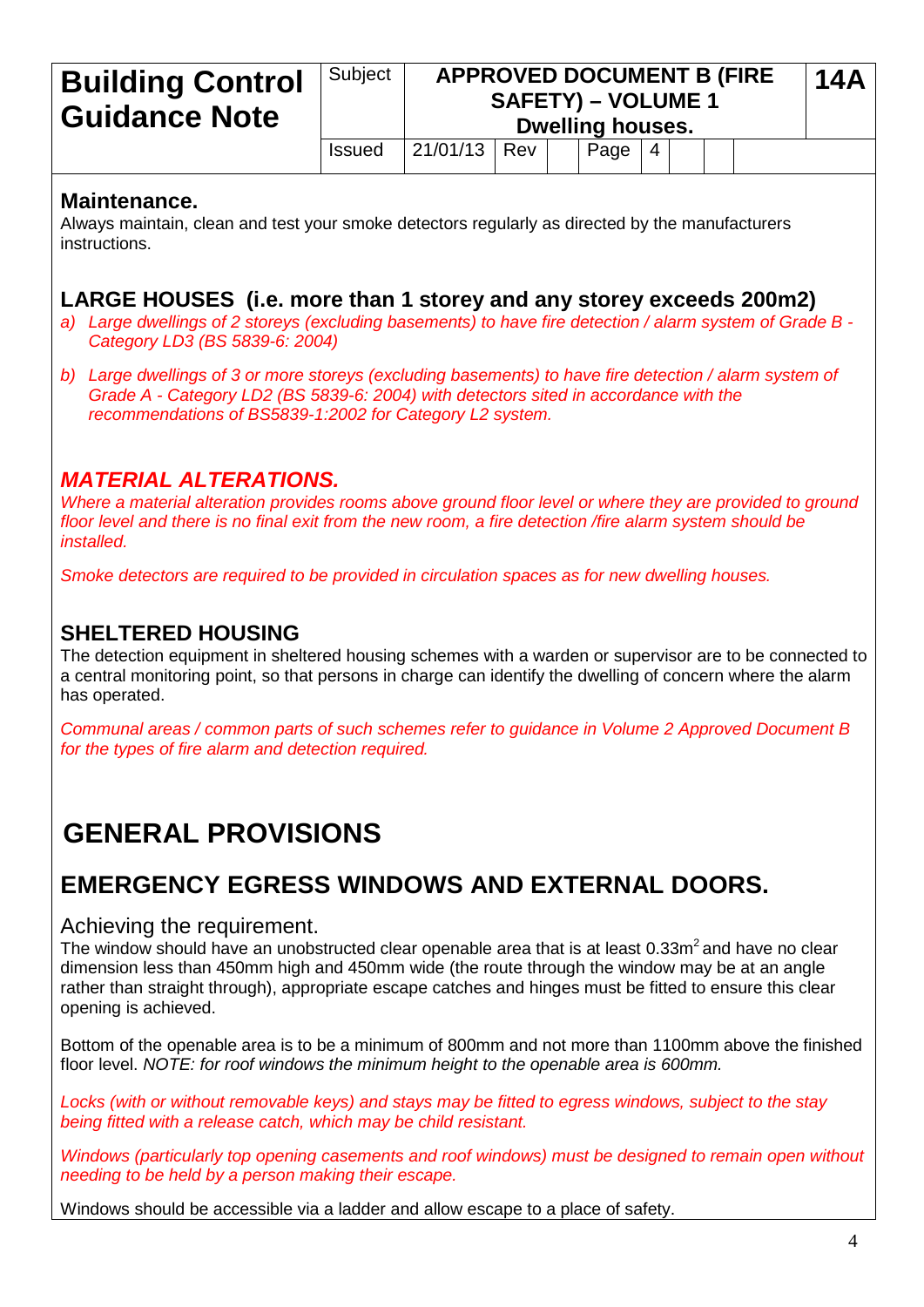## **Building Control Guidance Note** Subject **APPROVED DOCUMENT B (FIRE SAFETY) – VOLUME 1 Dwelling houses. 14A**  $Is sued \ |21/01/13 \ | \ Rev \ | \ | \ Paqe \ | \ 5$ *REPLACEMENT WINDOWS. Where windows are to be replaced the building shall not have a lesser level of means of escape compliance than it did before the windows were replaced e.g where a window is located such that a means of escape window is necessary and the window is of sufficient size that it could be used for the purposes of escape then: The replacement window opening should be sized to provide at least the same potential for escape as the window it replaces. Where the original window is larger than that required for means of escape, you could reduce the window opening size, but no less than the minimum provisions for escape windows. Note: where windows are replaced you are required to provide suitable half hour cavity barriers (insulated is recommended) to the perimeter of the full opening if it is a cavity wall. All habitable rooms to dwellings and extensions shall have first floor windows suitable for means of escape. This also applies to all ground storey habitable rooms, which do not connect to a hallway leading directly to an outside door.*

## **INNER ROOMS.**

*Similar guidance though sleeping galleries has now been replaced with any form of gallery.*

A room whose only escape route is through another room is at risk if a fire starts in that other room e.g. open plan layouts and galleries.

The only inner rooms permitted in dwellings escape windows cannot be used for floors over 4.5m above ground level to achieve means of escape compliance are:

a. a kitchen;

- b. a laundry or utility room;
- c. a dressing room;
- d. a bathroom, wc, or shower room;

e. any other room on a floor N.M.T 4.5m above ground level provided with compliant escape windows; or *e. galleries comply with the requirements below.*

*For flats less than 4.5m above ground level – if a compliant escape window is provided to the inner room and is accessible via a ladder then this is acceptable.*

*Note: a room accessed only via an inner room (an inner inner room) may be acceptable if it complies with the above, not more than one door separates the room from an interlinked smoke alarm and none of the access rooms are a kitchen.*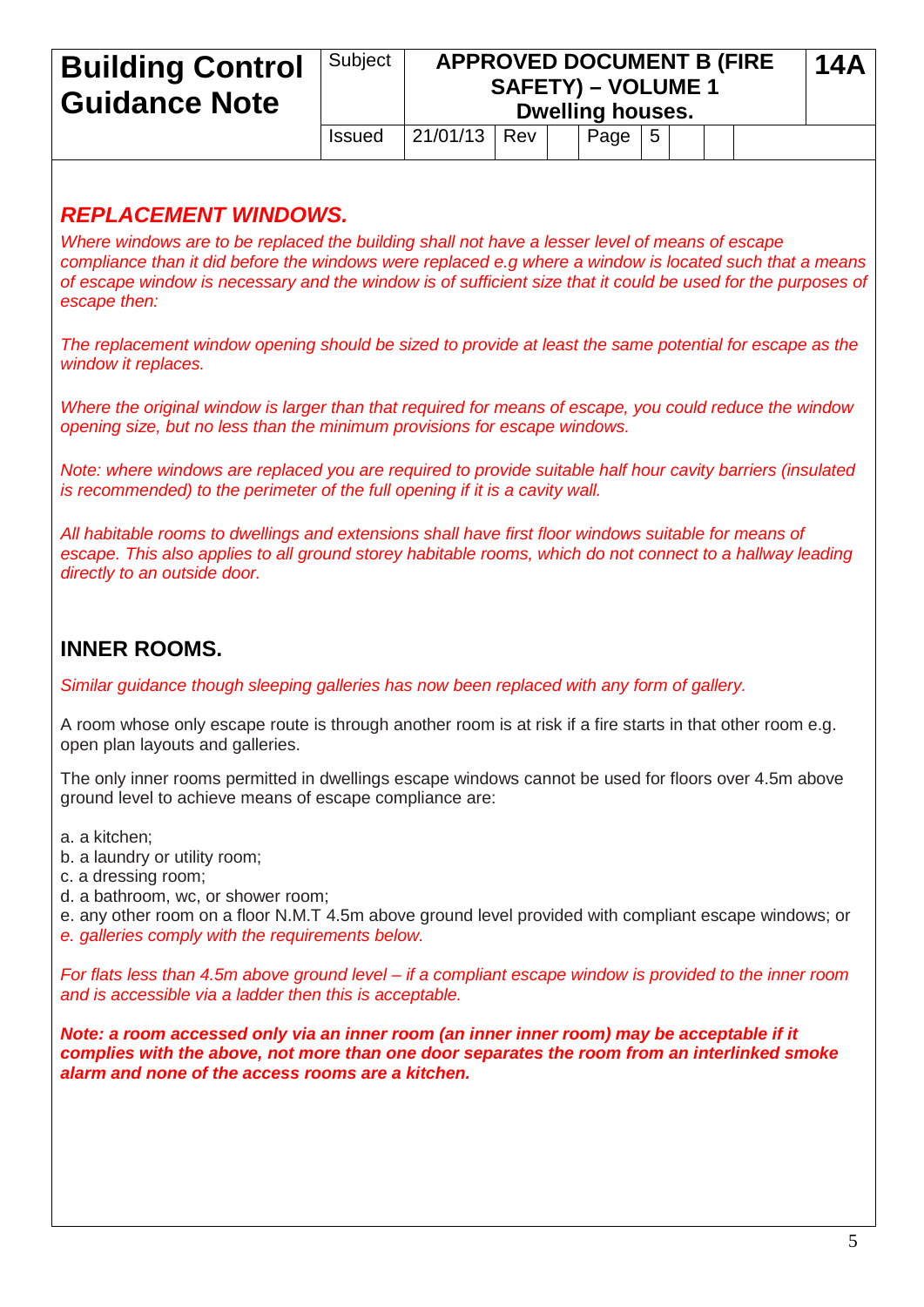# **Building Control**  Subject **APPROVED DOCUMENT B (FIRE 14A SAFETY) – VOLUME 1 Guidance Note Dwelling houses.** Issued  $\left| \frac{21}{01/13} \right|$  Rev  $\left| \right|$  Page  $\left| 6 \right|$ **DWELLINGS WITH GALLERIES. A gallery** is defined as a raised area or platform around the sides or at the back of a room that provides extra space. You are required also to have at least 50% of the floor area in the lower room as an visible area. **The following applies to a gallery: A gallery should be provided with an alternative means of escape or where the gallery floor is not more than 4.5m above ground level suitable compliant escape windows. Alternatively comply with the following:** a) Gallery must overlook at least 50% of the room below; b) The distance between the foot of the access stair to the gallery and either the flat entrance door or to the door to the room containing the gallery should not exceed 3 m; c) The distance from the head of the gallery access stair to any point on the gallery should not exceed 7.5m; and d) any cooking facilities within the room containing a gallery should either: i) be enclosed with fire-resisting construction; or ii) be remote from the stair to the gallery and positioned such that they do not prejudice the escape route from the gallery.Diagram 5 Gallery floors with no alternative exit See para 2.12  $7.5<sub>m</sub>$

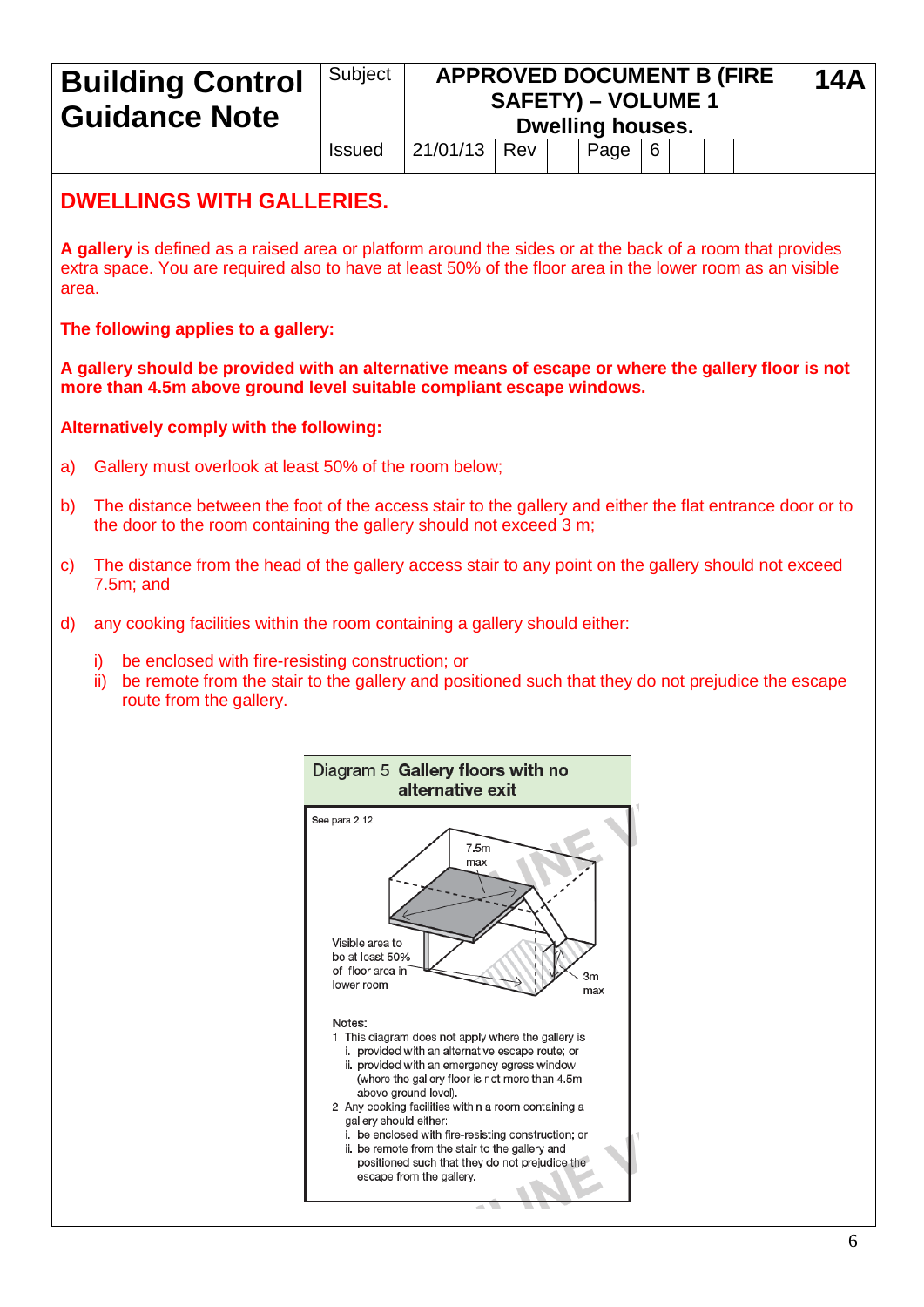

#### **Means of Escape from Ground Storeys.**

All habitable rooms in ground storey should either:-

- a. Open directly onto a hall leading to entrance or suitable exit or
- b. Be provided with a suitable escape window.

*(See also General Provisions).*

#### **Means of Escape from Upper Storeys not more than 4.5 m above Ground Level.**

Except for Kitchens, all habitable rooms to upper storey provided with only one stair are to be with:-

- a. A window (or external door complying with requirements below).
- b. Direct access to a ½ hour protected stair with self-closing fire doors protection.

**Note:** If you provide a by-pass door between rooms so you do not have to enter the stair enclosure. Only one means of escape needs to be provided to the interlinked rooms. *(See also General Provisions)*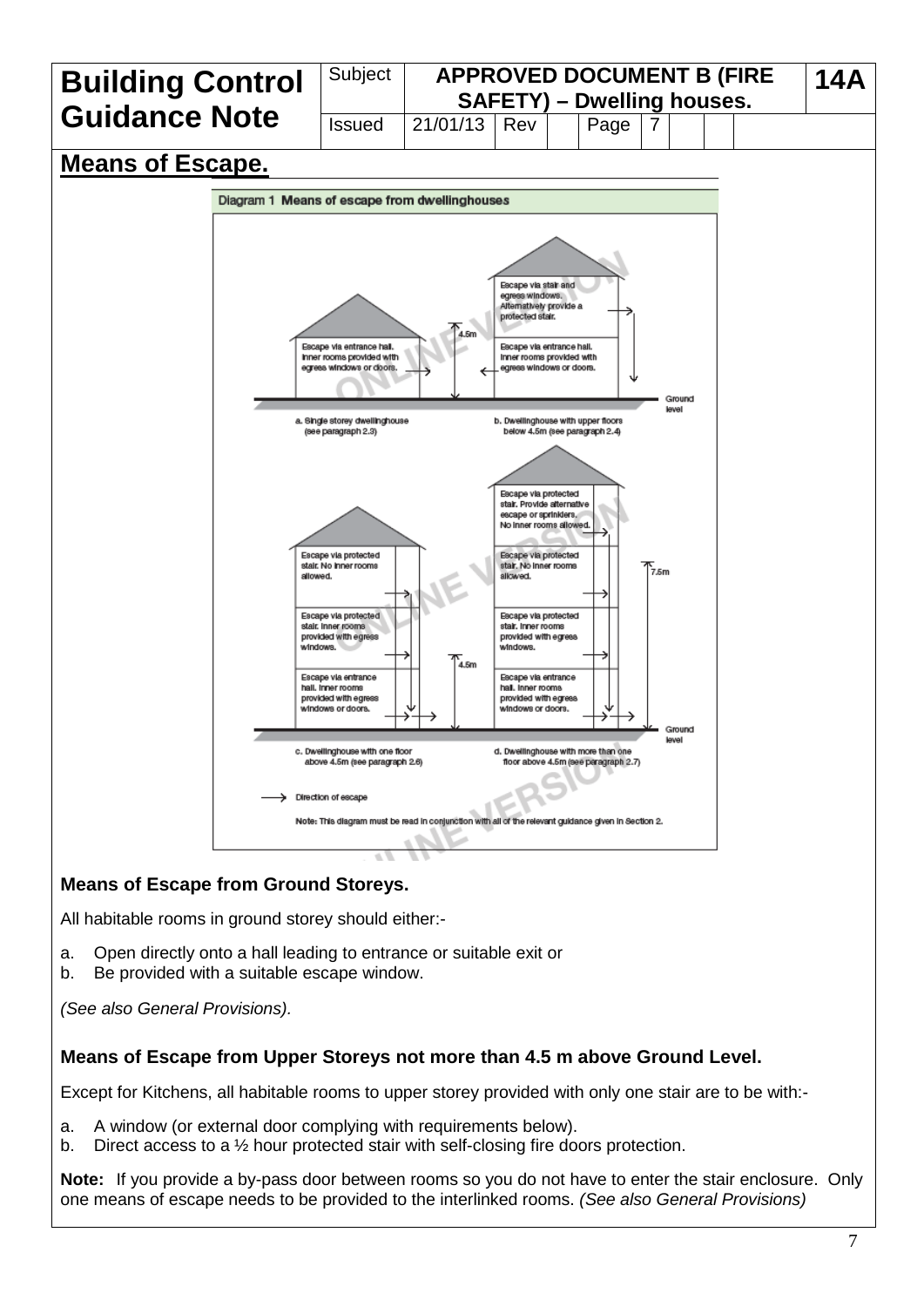#### **Building Control Guidance Note** Subject **APPROVED DOCUMENT B (FIRE SAFETY) – Dwelling houses 14A**  $Is sued \ |21/01/13 \ | \ Rev \ | \ | \ Paqe \ |8$

### **Means of Escape from Upper Storeys not more than 4.5 m above Ground Level.**

Except for Kitchens.

All habitable rooms to upper storey provided with only one stair are to be with:-

- c. A window (or external door complying with requirements below).
- d. Direct access to a ½ hour protected stair with self-closing fire doors protection.
- **Note:** If you provide a by-pass door between rooms so you do not have to enter the stair enclosure. Only one means of escape needs to be provided to the interlinked rooms.

*(See also General Provisions)*

#### **Means of Escape from Upper Floors more than 4.5 m above Ground Level.**

Single stair buildings – if more than one stair is provided and both are effectively physically separated so both cannot be cut off in a fire.

#### **Dwellings with One Floor more than 4.5 m above Ground Level.**

Either:-

a. Provide a protected stair:

Upper storeys (those above ground storey) to have a protected stairway (protected at all levels, which should either:-

- i. External to a final exit (see Diagram. 2(a); or
- ii. Give access to at least two escape routes at ground level, each delivering to final exits and separated from each other by fire-resisting construction and fire doors (see Diagram. 2(b).
- b. Provide top floor to be fire separated from remaining floors and provided with its own alternative escape route (see Diagram. 3).

*Note: See also General Provisions.*

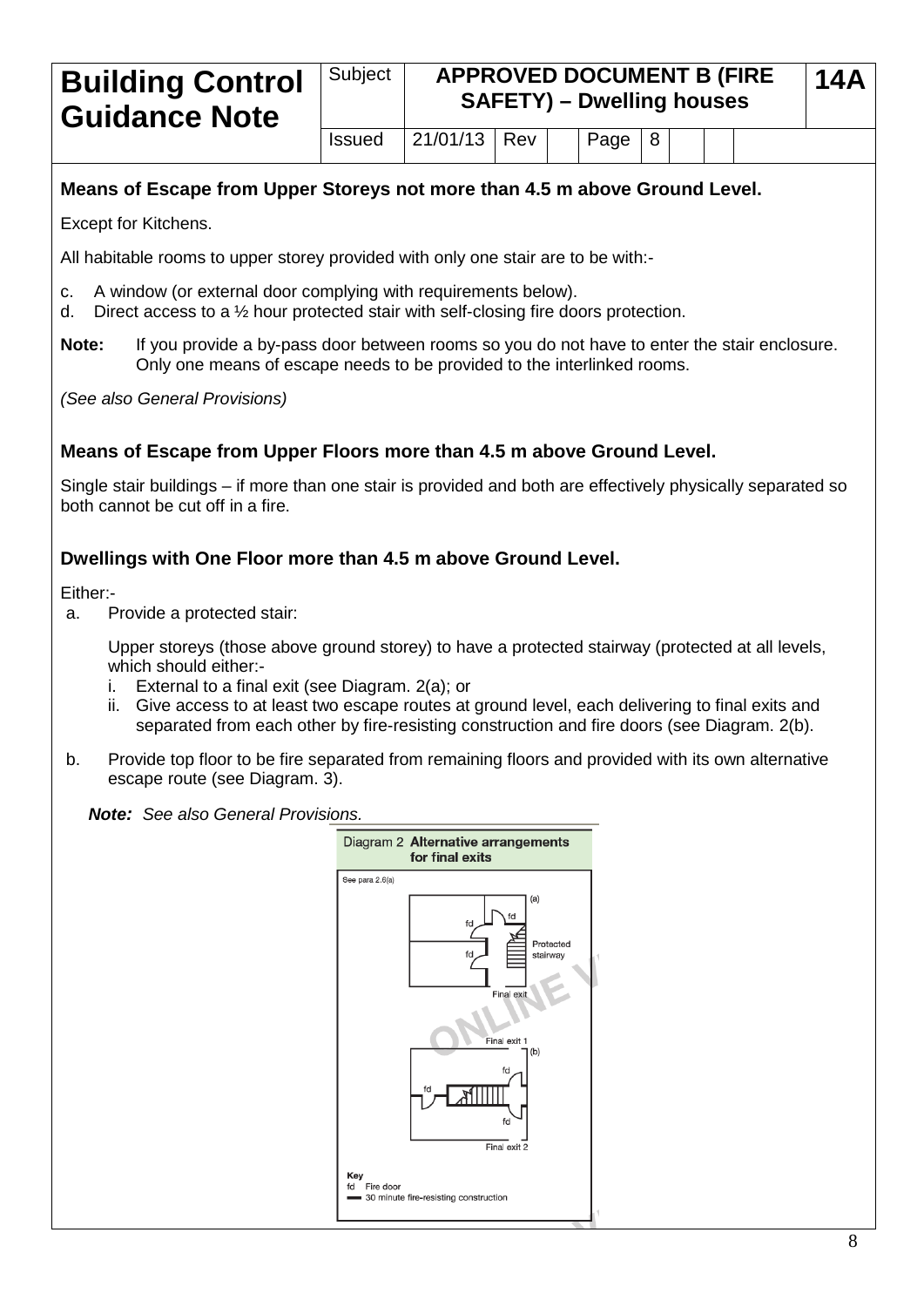| <b>Building Control</b><br><b>Guidance Note</b>                                                        | Subject       | <b>APPROVED DOCUMENT B (FIRE)</b><br><b>SAFETY) - VOLUME 1</b><br><b>Dwelling houses</b> |     |  |      |   |  |  |  |
|--------------------------------------------------------------------------------------------------------|---------------|------------------------------------------------------------------------------------------|-----|--|------|---|--|--|--|
|                                                                                                        | <b>Issued</b> | 21/01/13                                                                                 | Rev |  | Page | 9 |  |  |  |
| Dwellings with more than One Floor over 4.5 m Above Ground Level.                                      |               |                                                                                          |     |  |      |   |  |  |  |
| Where the dwelling has 2 or more storeys with floors more than 4.5 m above ground level (e.g. house of |               |                                                                                          |     |  |      |   |  |  |  |

In addition to meeting the previous provisions for one floor more than 4.5 m above ground level, the following additional provisions must be followed -

- a. An alternative escape route is to be provided form each storey or level situated 7.5 m or more above ground level. Where the access to the alternative escape rout is via:
	- i. The protected stairway to an upper storey; or

four or more storeys).

ii. A landing with the protected stairway enclosure to an alternative escape route on the same storey; then

iii. The protected stairway at or about 7.5 m above ground level should be separated from the lower storeys or levels by fire-resisting construction (see Diagram. 3) or

*b. The dwelling house should be fitted throughout with a sprinkler system designed and installed in accordance with BS 9251:2005.*

*Note: See also General Procedures.*



**Note:** Fire resistant glazing is unlimited in doors and above 1.1 m height above floor level or stair pitch in walls.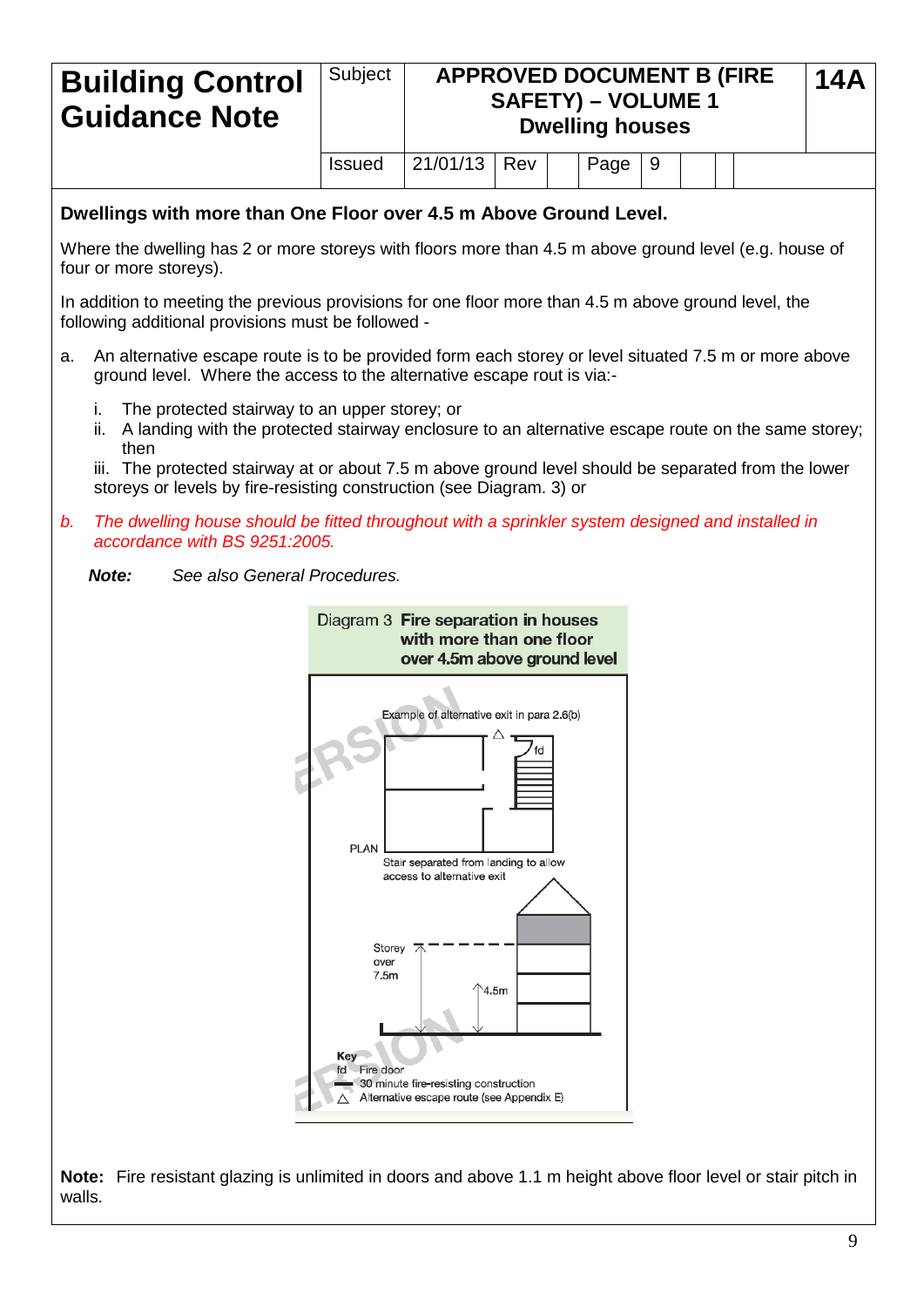

*Reminder: Proprietary insulated cavity closers must be 30 mins fire rated (not all achieve this standard).*

*Note: Cavity barriers provided around openings may be formed by the window or door frame if the frame is constructed of steel or timber of:-*

*a. Steel at least 0.5 mm thick or*

*b. Timber at least 38 mm thick*

*UPVC are not adequate as a cavity closer and ½ hour rated closers must be provided.*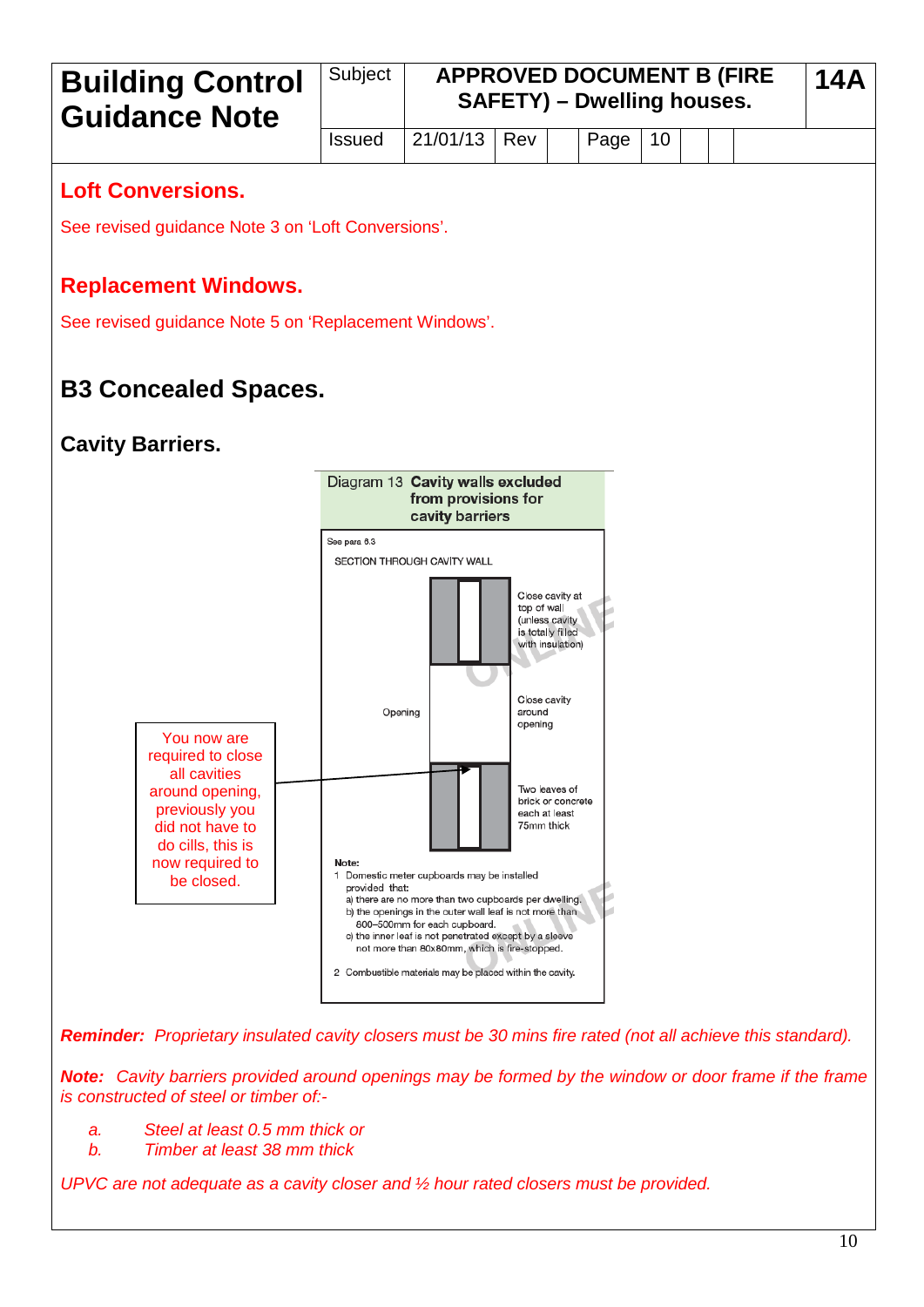

# *B4 External Fire Spread.*

*Guidance remains mostly the same. An additional note to Table 4 permitted unprotected areas for Method 2 for assessing if adequate space separation has been achieved between the boundary and the dwelling, now indicates how you should measure the enclosing rectangle.*



| lable 4 <b>Permitted unprotected</b><br>areas for Method 2                   |                                                         |
|------------------------------------------------------------------------------|---------------------------------------------------------|
| Minimum distance<br>between side of<br>building and relevant<br>boundary (m) | Maximum total<br>percentage of<br>unprotected<br>area % |
| 1                                                                            | 8                                                       |
| 2.5                                                                          | 20                                                      |
| 5                                                                            | 40                                                      |
| 7.5                                                                          | 60                                                      |
| 10                                                                           | 80                                                      |
| 12.5                                                                         | 100                                                     |
| Notes:                                                                       |                                                         |

- Intermediate values may be obtained by interpolation.
- For buildings which are fitted throughout with an automatic sprinkler system, see para 9.15.
- The total percentage of unprotected area is found by dividing the total unprotected area by the area of rectangle that encloses all the unprotected areas and multiplying the result by 100.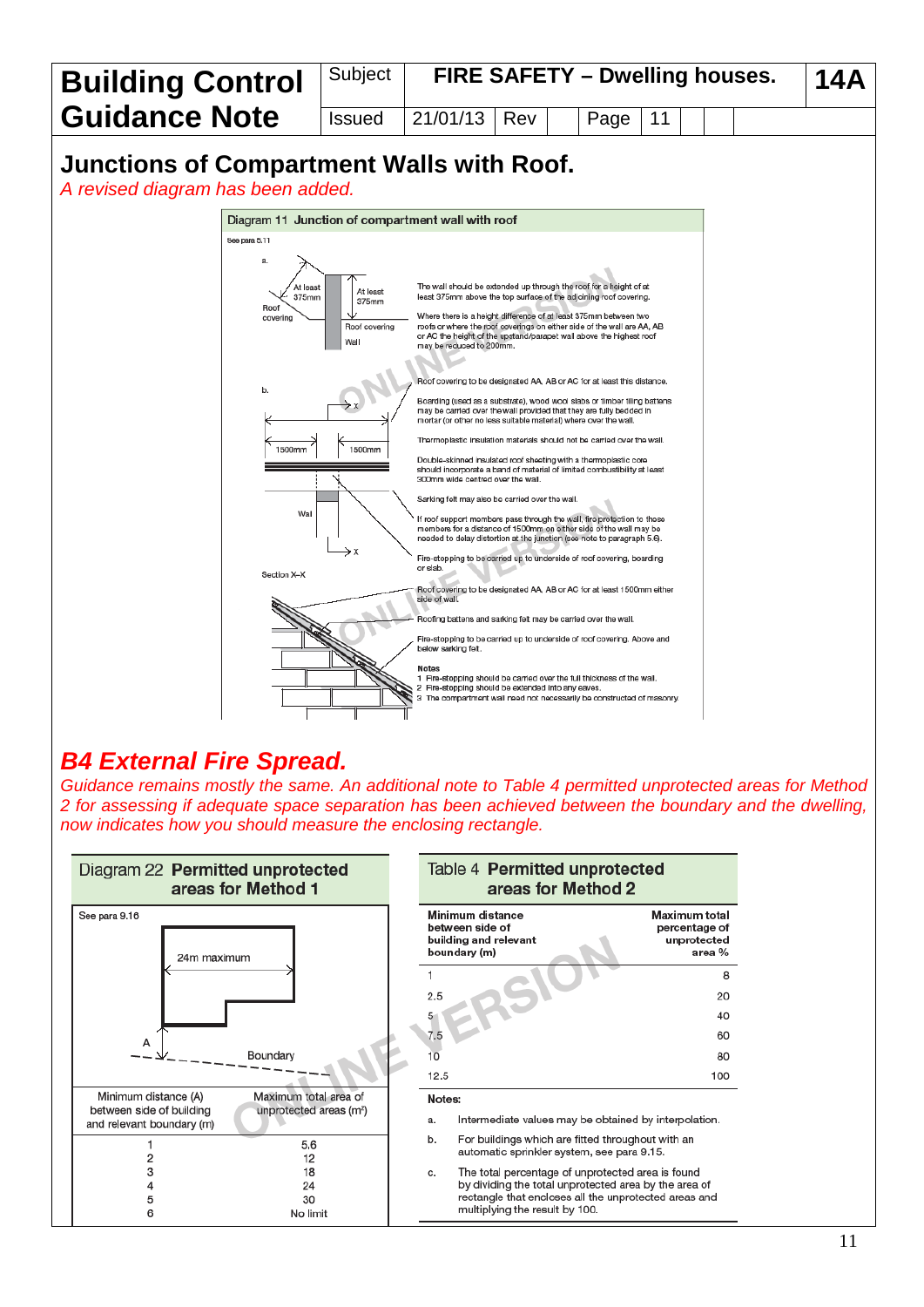

# **B5 Access and Facilities for the Fire Service.**

*You now are required to provide fire fighting vehicle access for a pump appliance to within 45 m of all points within the dwelling.*

*Previously you were only required to provide this to a door to he dwelling, now all floor areas will require access.*

*Note: For very large houses additional measures may be required. Refer to the guidance provided in Volume 2 (Buildings other than Dwelling Houses).*

*The Designs requirements of the access routes and hardstandings remain unchanged.*